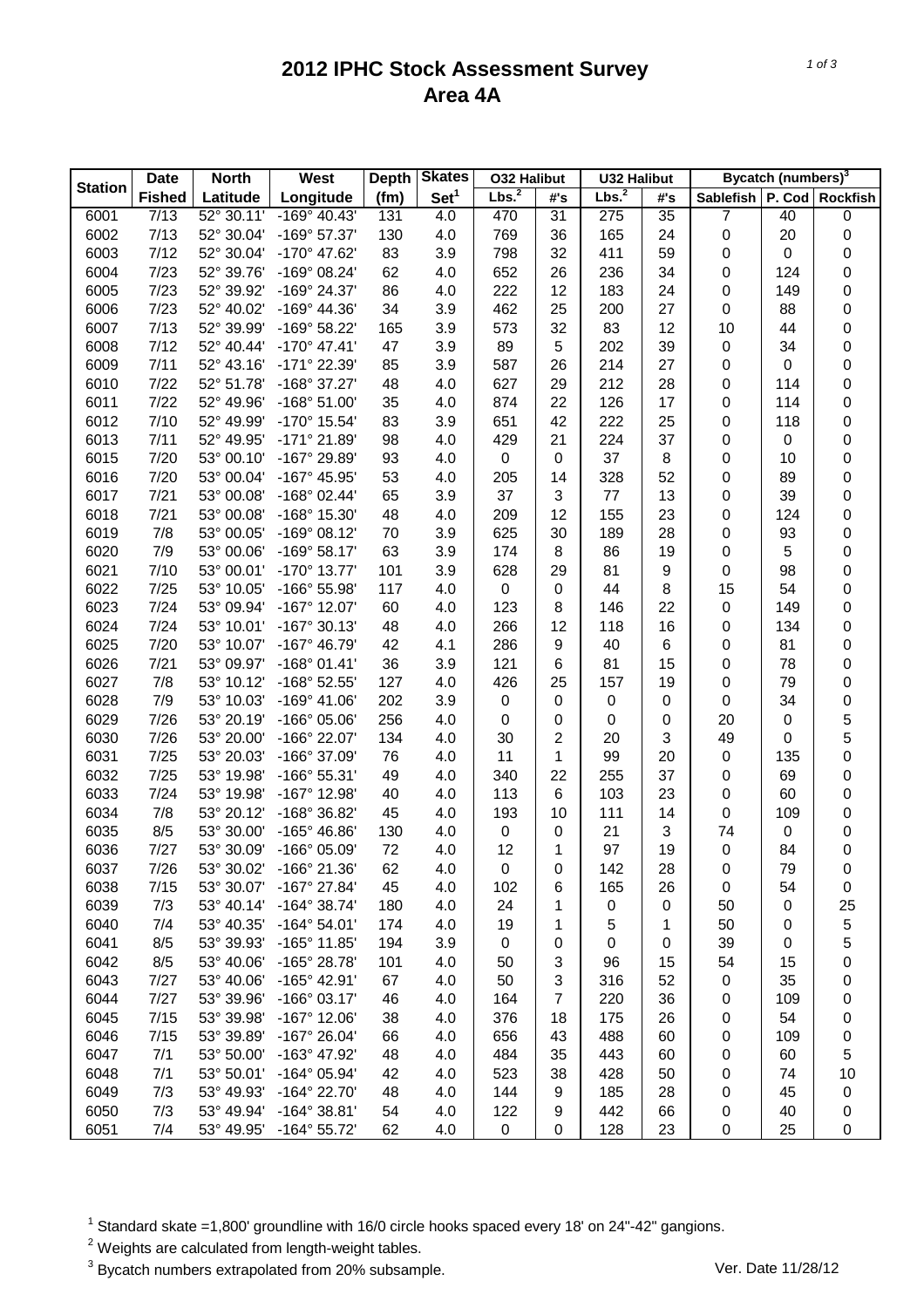## **2012 IPHC Stock Assessment Survey Area 4A**

|                | <b>Date</b><br><b>North</b> |                          | <b>West</b>                  | <b>Depth</b> | <b>Skates</b>    | <b>032 Halibut</b> |                         | <b>U32 Halibut</b> |     | <b>Bycatch (numbers)</b> <sup>3</sup> |                  |                     |  |
|----------------|-----------------------------|--------------------------|------------------------------|--------------|------------------|--------------------|-------------------------|--------------------|-----|---------------------------------------|------------------|---------------------|--|
| <b>Station</b> | <b>Fished</b>               | Latitude                 | Longitude                    | (fm)         | Set <sup>1</sup> | Lbs. <sup>2</sup>  | #'s                     | Lbs. <sup>2</sup>  | #'s | <b>Sablefish</b>                      | P. Cod           | <b>Rockfish</b>     |  |
| 6052           | 8/3                         | 53° 49.91'               | -165° 13.30'                 | 55           | 4.0              | 143                | 10                      | 526                | 85  | 0                                     | 124              | $\pmb{0}$           |  |
| 6053           | 8/3                         | 53° 50.05'               | -165° 29.77'                 | 52           | 3.9              | 129                | 9                       | 268                | 47  | 0                                     | 69               | 0                   |  |
| 6054           | 8/2                         | 53° 49.91'               | $-165^{\circ}$ 44.84'        | 40           | 4.0              | 57                 | 3                       | 194                | 35  | 0                                     | 60               | 0                   |  |
| 6055           | 7/28                        | 53° 49.61'               | -166° 03.30'                 | 40           | 4.0              | 244                | 15                      | 465                | 84  | 0                                     | 10               | 0                   |  |
| 6056           | 7/28                        | 53° 50.01'               | -166° 18.72'                 | 131          | 4.0              | 85                 | 3                       | 138                | 19  | 0                                     | 163              | $\pmb{0}$           |  |
| 6057           | 7/1                         | 54° 00.03'               | -164° 07.56'                 | 41           | 4.0              | 225                | 15                      | 470                | 66  | 0                                     | 40               | 0                   |  |
| 6058           | 7/2                         | 53° 59.98'               | $-164^{\circ}$ 21.76'        | 55           | 4.0              | 51                 | $\overline{\mathbf{4}}$ | 195                | 32  | 0                                     | 30               | $\pmb{0}$           |  |
| 6059           | 8/4                         | 54° 00.05'               | $-164^{\circ}$ 40.15'        | 53           | 4.0              | 272                | 21                      | 602                | 93  | 0                                     | 10               | $\pmb{0}$           |  |
| 6060           | 8/4                         | 53° 59.98'               | -164° 56.19'                 | 44           | 4.0              | 38                 | 3                       | 213                | 41  | 0                                     | 115              | $\pmb{0}$           |  |
| 6061           | 8/3                         | 53° 59.81'               | -165° 13.07'                 | 42           | 4.0              | 690                | 34                      | 269                | 42  | 0                                     | 69               | $\pmb{0}$           |  |
| 6062           | 8/2                         | 53° 59.99'               | -165° 28.00'                 | 40           | 3.9              | 293                | 15                      | 232                | 41  | 0                                     | 25               | $\mathbf 0$         |  |
| 6063           | 8/2                         | 53° 59.92'               | -165° 47.26'                 | 40           | 4.0              | 304                | 14                      | 293                | 47  | 0                                     | 40               | $\pmb{0}$           |  |
| 6064           | 7/2                         | 54° 09.91'               | -164° 07.00'                 | 37           | 4.0              | 92                 | 6                       | 156                | 21  | 0                                     | 10               | $\pmb{0}$           |  |
| 6065           | 7/2                         | 54° 10.00'               | -164° 23.62'                 | 48           | 4.0              | 14                 | 1                       | 195                | 37  | 0                                     | 25               | 0                   |  |
| 6066           | 8/4                         | 54° 07.15'               | $-164^{\circ}$ 42.15'        | 43           | 4.0              | 31                 | 2                       | 214                | 43  | 0                                     | 115              | $\pmb{0}$           |  |
| 7001           | 6/2                         | 54° 29.98'               | -165° 43.99'                 | 206          | 4.0              | 58                 | $\overline{\mathbf{4}}$ | 497                | 69  | 0                                     | 10               | $\mathsf{O}\xspace$ |  |
| 7002           | 6/8                         | 54° 30.03'               | -166° 19.00'                 | 271          | 4.0              | 144                | 9                       | 19                 | 2   | 25                                    | 0                | 25                  |  |
| 7003           | 6/8                         | 54° 30.61'               | -166° 34.00'                 | 261          | 4.0              | 456                | 24                      | 53                 | 6   | 15                                    | 0                | 5                   |  |
| 7004           | 6/7                         | 54° 30.00'               | -166° 53.05'                 | 262          | 4.0              | 274                | 15                      | $\pmb{0}$          | 0   | 15                                    | 0                | 5                   |  |
| 7006           | 6/1                         | 54° 40.01'               | -165° 26.98'                 | 119          | 4.0              | 0                  | 0                       | 144                | 23  | 0                                     | 50               | $\pmb{0}$           |  |
| 7007           | 6/2                         | 54° 40.01'               | -165° 43.00'                 | 182          | 4.0              | 46                 | 4                       | 259                | 37  | 0                                     | 90               | $\pmb{0}$           |  |
| 7008           | 6/2                         | 54° 40.01'               | -166° 02.02'                 | 179          | 4.0              | 108                | 9                       | 486                | 71  | 0                                     | 20               | $\pmb{0}$           |  |
| 7009           | 5/31                        | 54° 39.49'               | -166° 18.02'                 | 175          | 4.0              | 295                | 20                      | 174                | 20  | 0                                     | 10               | $\pmb{0}$           |  |
| 7010           | 6/8                         | 54° 40.01'               | -166° 34.02'                 | 184          | 4.0              | 728                | 48                      | 369                | 45  | 0                                     | 0                | $\pmb{0}$           |  |
| 7011           | 6/7                         | 54° 40.01'               | -166° 52.05'                 | 207          | 4.0              | 1,600              | 84                      | 114                | 13  | 0                                     | 0                | 0                   |  |
| 7012           | 6/7                         | 54° 39.43'               | -167° 10.02'                 | 249          | 4.0              | 230                | 13                      | 33                 | 4   | 5                                     | 0                | 10                  |  |
| 7013           | 6/1                         | 54° 49.99'               | -165° 24.03'                 | 82           | 4.0              | 55                 | $\overline{\mathbf{4}}$ | 165                | 26  | 0                                     | 4                | 0                   |  |
| 7014           | 6/1                         | 54° 50.00'               | $-165^{\circ}$ 43.11'        | 85           | 4.0              | 66                 | 4                       | 117                | 16  | 0                                     | 75               | 0                   |  |
| 7015           | 5/31                        | 54° 50.70'               | -166° 00.09'                 | 83           | 4.0              | 113                | 5                       | 47                 | 6   | 0                                     | 15               |                     |  |
| 7016           | 5/31                        | 54° 49.98'               | $-166^{\circ}$ 18.00'        | 91           | 4.0              | 326                | 15                      | 83                 | 10  | 0                                     | 45               | $\mathbf 0$         |  |
| 7017           | 6/3                         | 54° 50.00'               | -166° 35.90'                 | 111          | 4.1              | 496                | 25                      | 117                | 16  | 0                                     | 66               | $\mathbf 0$         |  |
| 7018           | 6/3                         | 54° 50.01'               | -166° 52.99'                 | 146          | 3.9              | 697                | 30                      | 163                | 19  | 0                                     | 49               | $\mathbf 0$<br>0    |  |
| 7019           |                             |                          |                              |              |                  |                    | 51                      |                    | 20  |                                       |                  |                     |  |
|                | 6/6                         | 54° 50.11'               | -167° 10.00'<br>-166° 35.01' | 193          | 4.0              | 867                |                         | 184                |     | 0                                     | 0                | 0                   |  |
| 7021           | 6/3                         | 55° 00.01'<br>55° 00.65' |                              | 81           | 4.0              | 211                | 11                      | 52                 | 7   | 0                                     | 73               | $\mathbf 0$         |  |
| 7022           | 6/4                         |                          | -166° 52.01'                 | 84           | 4.0              | 238                | 14                      | 24                 | 3   | 0                                     | 35               | $\mathsf{O}\xspace$ |  |
| 7023           | 6/6                         | 54° 59.45'               | -167° 09.00'                 | 99           | 3.9              | 348                | 18                      | 128                | 18  | 0                                     | 20               | 0                   |  |
| 7024           | 6/5                         | 55° 00.09'               | $-167^{\circ}$ 27.01'        | 161          | 4.0              | 657                | 36                      | 140                | 16  | 0                                     | 69               | 0                   |  |
| 7025           | 6/4                         | 55° 09.39'               | $-166^{\circ}$ 34.00'        | 78           | 4.0              | 177                | 10                      | 55                 | 8   | 0                                     | 54               | 0                   |  |
| 7026           | 6/4                         | 55° 09.45'               | $-166°51.00'$                | 80           | 4.1              | 184                | 11                      | 63                 | 8   | 0                                     | 25               | 0                   |  |
| 7027           | 6/5                         | 55° 09.99'               | -167° 07.99'                 | 82           | 4.0              | 704                | 36                      | 141                | 19  | 0                                     | $\boldsymbol{0}$ | 0                   |  |
| 7028           | 6/5                         | 55° 10.02'               | -167° 26.07'                 | 89           | 4.0              | 138                | 9                       | 70                 | 9   | 0                                     | 15               | 0                   |  |
| 7029           | 7/31                        | 55° 09.69'               | $-167^{\circ}$ 44.48'        | 174          | 4.0              | 521                | 35                      | 76                 | 8   | 0                                     | 20               | 0                   |  |
| 7030           | 7/30                        | 55° 20.03'               | $-167^{\circ}$ 44.08'        | 90           | 4.0              | 164                | 9                       | 41                 | 5   | 0                                     | 15               | 0                   |  |
| 7031           | 7/30                        | 55° 19.99'               | -168° 01.92'                 | 213          | 4.0              | 109                | 7                       | 50                 | 5   | 0                                     | 5                | 5                   |  |
| 7032           | 7/30                        | 55° 30.04'               | -167° 59.56'                 | 78           | 4.0              | 93                 | 3                       | 10                 | 1   | 0                                     | 25               | 0                   |  |
| 7033           | 7/29                        | 55° 30.05'               | -168° 18.89'                 | 137          | 4.0              | 78                 | $\overline{c}$          | 6                  | 1   | 0                                     | 5                | 0                   |  |
| 7034           | 7/29                        | 55° 40.03'               | -168° 37.37'                 | 79           | 4.0              | 0                  | 0                       | 38                 | 6   | 0                                     | 0                | 0                   |  |
| 7035           | 7/28                        | 55° 50.47'               | -168° 36.77'                 | 78           | 4.0              | 384                | 21                      | 66                 | 9   | 0                                     | 40               | 0                   |  |
| 7036           | 7/28                        | 55° 49.43'               | -168° 51.93'                 | 220          | 4.0              | 105                | $\overline{7}$          | 43                 | 5   | 5                                     | $\boldsymbol{0}$ | 0                   |  |
| 7037           | 7/27                        | 55° 59.82'               | -168° 19.50'                 | 86           | 4.0              | 91                 | 5                       | 36                 | 5   | 0                                     | 25               | 0                   |  |

 $1$  Standard skate =1,800' groundline with 16/0 circle hooks spaced every 18' on 24"-42" gangions.

 $2$  Weights are calculated from length-weight tables.

<sup>3</sup> Bycatch numbers extrapolated from 20% subsample. Ver. Date 11/28/12